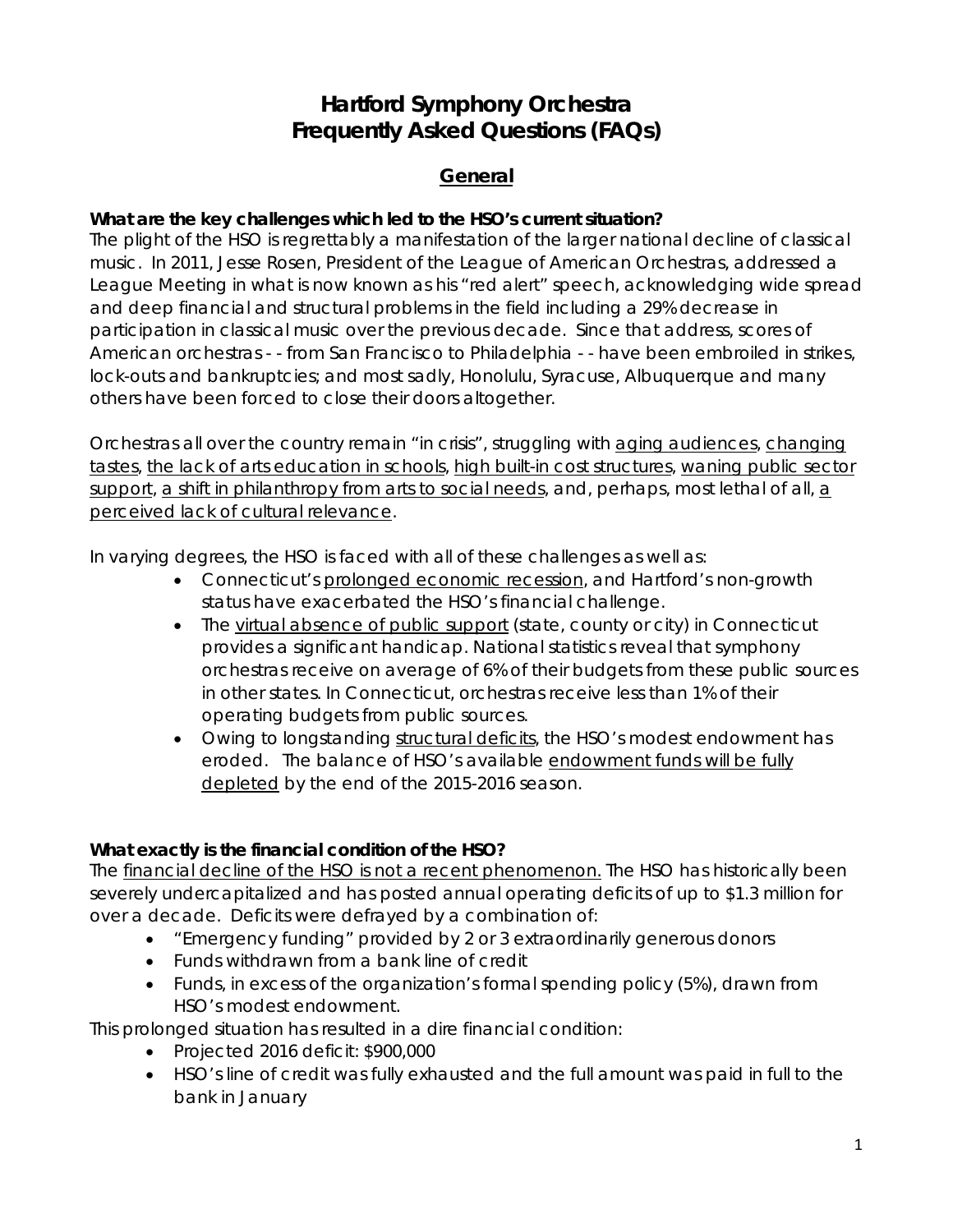# **Why does the HSO have such large annual deficits? And how have they dealt with them historically?**

For over a decade, the HSO has had an unsustainable business model. Owing largely to its noble aspiration to "punch above its weight class," HSO has not been able to properly align with new market realities specifically, a declining interest in traditional symphony concerts.

- HSO has chronic annual operating deficits of up to \$1.3 million over this period.
- Approximately \$400,000 of the annual deficit is attributable to un-used or under-utilized services guaranteed by the current musicians' contract. Established in the 1990s, the number of guaranteed services (rehearsals and concerts) for the core musicians (180) has never been met and is not supportable in the Hartford market. Loss of services owing to the demise of the Hartford Ballet and Connecticut Opera - - as well as curtailment of field trips and in-school services were major contributing factors. (Of note, comparable markets of Springfield and New Haven support approximately 44 guaranteed services each.)
- HSO's operating deficit persists despite focused marketing and philanthropic efforts, as well as dramatic reductions of cost (25% reduction in overall budget from FY07 to FY14).
- HSO survival has been made possible by:
	- o Withdrawals from a bank line of credit
	- o Withdrawals, in excess of formal spending policy, from endowment
	- o "Emergency funding" from 2-3 extraordinarily generous "angel donors" (defined as a donor habitually giving six-figure gifts annually).

# **Why have HSO's "angel investors" decided to discontinue their support now?**

Several historic "angel donors" have passed away; the very few who remain have stated that they will not commit additional dollars to save an orchestra that is unwilling to address underlying structural issues and make necessary adjustments in accordance with new market realities. However, the HSO Board is confident that the organization can re-engage donors if a sound financial plan can be put in place, which the Board is fully prepared to do. An essential component of this plan is a musicians' contract that addresses the pay for un-used services that contributes to the annual deficit.

# **Why did we not hear about the financial crisis earlier?**

Two principal reasons:

First, the HSO vowed at the onset of negotiations with the musicians' union that they would "not negotiate in the press" - - a vow it honored for over a year until which time the HSO's financial condition was so grave that HSO felt an obligation to alert the community of the severity of the problem.

Second, because the HSO did not have a final plan in place (including a musicians' contract) to stabilize its finances, coupled with the damage of negative publicity, a number of major donors and supporters expressed concern and advised they would not continue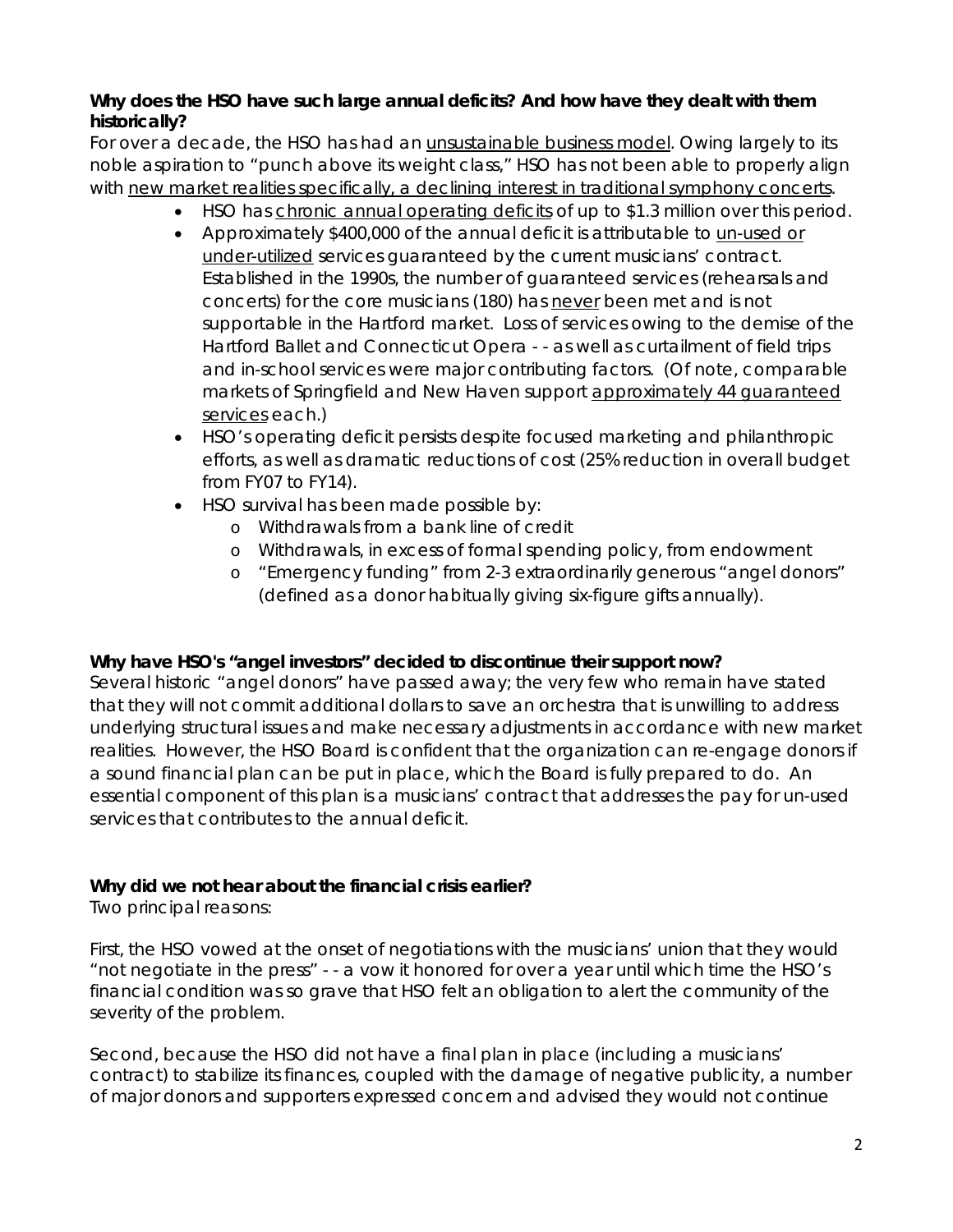their significant support. This situation shortened the prospective "life expectancy" of the HSO from years to months.

# **Why didn't HSO mount an endowment campaign to strengthen its financial position?**

- We did engage national expert Tom Morris in 2007 to develop a plan to help address our financial condition and Tom did recommend that we raise \$10 million in endowment.
- Whenever an institution conducts an endowment campaign, the first phase of the campaign is a "quiet period" in which the institution speaks with potential large donors about supporting the campaign. The amount raised during this phase typically comprises 25% - 33% of the total targeted amount of the campaign (i.e., if the institution raised \$2 million during this phase it would target raising \$6 - \$8 million dollars during the entire endowment campaign). Once this amount is raised, the campaign is then publicly launched at which time the total target is announced and progress against this target is communicated (i.e., "our goal is \$7 million and we've already raised \$2 million").
- Because of the Great Recession which began right after Tom Morris' report, HSO was unable to start the quiet period of an endowment campaign until 2011 - 2012.
- When HSO reached out to potential large donors in 2011 2012 to begin the process of launching the quiet period of an endowment campaign, there was consensus that the HSO needed to stabilize its management team before they were willing to support an endowment campaign.
- After entering into a two-year management agreement with the Bushnell in 2014, HSO again began the process of launching the quiet period of an endowment campaign, the High Note Campaign, but again there was consensus among large potential donors that we needed to stabilize the finances of the HSO as well as have a clear strategic plan for the future of the HSO.
- The Board now has stabilized the management team, approved a strategic plan in June 2015 and we are currently in contract negotiations with the musicians trying to agree upon terms which will help stabilize the finances of the HSO - - the final requirement for successful endowment building.

# **What is The Bushnell's role at the HSO?**

- For seven decades, the HSO has been a cherished resident arts company at the Center; the organizations' missions and fates, intricately bound. Throughout their histories, they have shared a commitment to the advancement of classical music - and have partnered frequently in planning and co-programming for the community.
- In 2014, The Bushnell was contracted by the HSO to provide selected management and administrative services. The HSO entered into this agreement both to reduce operating expenses and to gain additional capacity in key areas such as marketing, development, box office, and finance. In this arrangement, all HSO and Bushnell staff members, whose functions are delineated by the management contract, serve at the direction of the HSO board.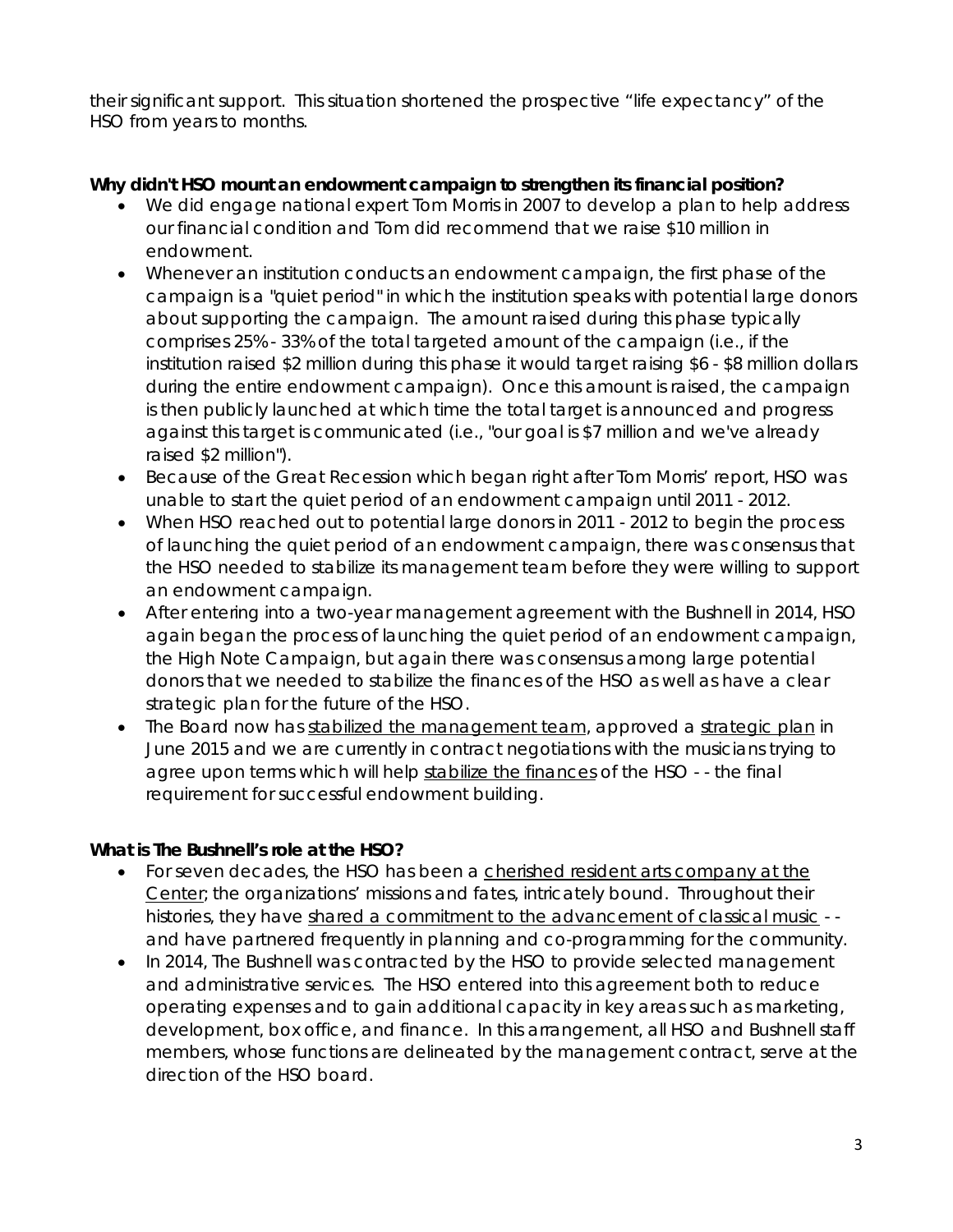**Is the HSO's ability to keep Carolyn Kuan as the Orchestra's Music Director in jeopardy?** Maestra Kuan has made a commitment to the HSO for the next 6 seasons. She has expressed great enthusiasm for the vision of the orchestra as outlined in the 2015 Strategic Plan and intends to be a principal in its realization. This is one of the reasons why we are so eager to conclude negotiations with the AFM and develop the orchestra under Maestra Kuan's leadership.

# **Musicians contract negotiations**

**What is the HSO management trying to accomplish in the negotiations? Is it true that HSO is requesting a 30% pay cut from its musician, and if so, why are you balancing your budget on the backs of the musicians? Why isn't there a "shared sacrifice" by management?** The HSO is trying to achieve fiscal solvency, and trying to create a realistic budget without the built-in structural deficit we've been juggling for more than a decade.

It is irresponsible for any business – even a non-profit – to continue to operate with a structural deficit, and especially for a non-profit, it is irresponsible and unfair to donors who want to support us. Starting approximately six years ago, the HSO realized that it would have to make significant cuts in overall costs in order to become more fiscally responsible. We began with cuts in administrative costs (cutting expenses from \$6.5 million to \$4.8 million) and making significant and rather dramatic cuts to the staff, reducing staff size from approximately 28 to the present 9 full-time and 2 part-time.

HSO cut its staff by two-thirds. We would never suggest cutting the orchestra size by twothirds, so instead, our principal request is that the musicians accept a reduction in their "service guarantee." The "service guarantee" is the minimum number of services the musicians are guaranteed, and compensated for, each season. Under the old contract, musicians must be paid for up to 450 hours of work per year, even though our community has never been able to support that level of commitment. In fact, the average HSO musician actually works approximately 260 hours per year. Under this arrangement, some musicians are paid for work that does not exist – and which has never existed – and results in a deficit each year of roughly \$400,000. We simply asked that those musicians consider a new model in which they are paid for a guaranteed minimum each year based on work that really does exist in the current market. And obviously, much more is required to balance the budget; paying our musicians only for work that they actually do is not the entire solution to the problem.

We have pledged to continue to reduce administration costs, and in so doing, we are asking the staff (who already work incredibly hard) to take on additional responsibilities as part of the shared sacrifice needed. Unlike HSO musicians who are part-time and work approximately 260 hours per year for the orchestra, our staff do not have the time or the flexibility to pick up part-time work from any other source, as they are already working a fulltime job at the HSO. So, cutting someone's full-time salary (which represents their only source of income) is very different from reducing compensation paid for a part-time job.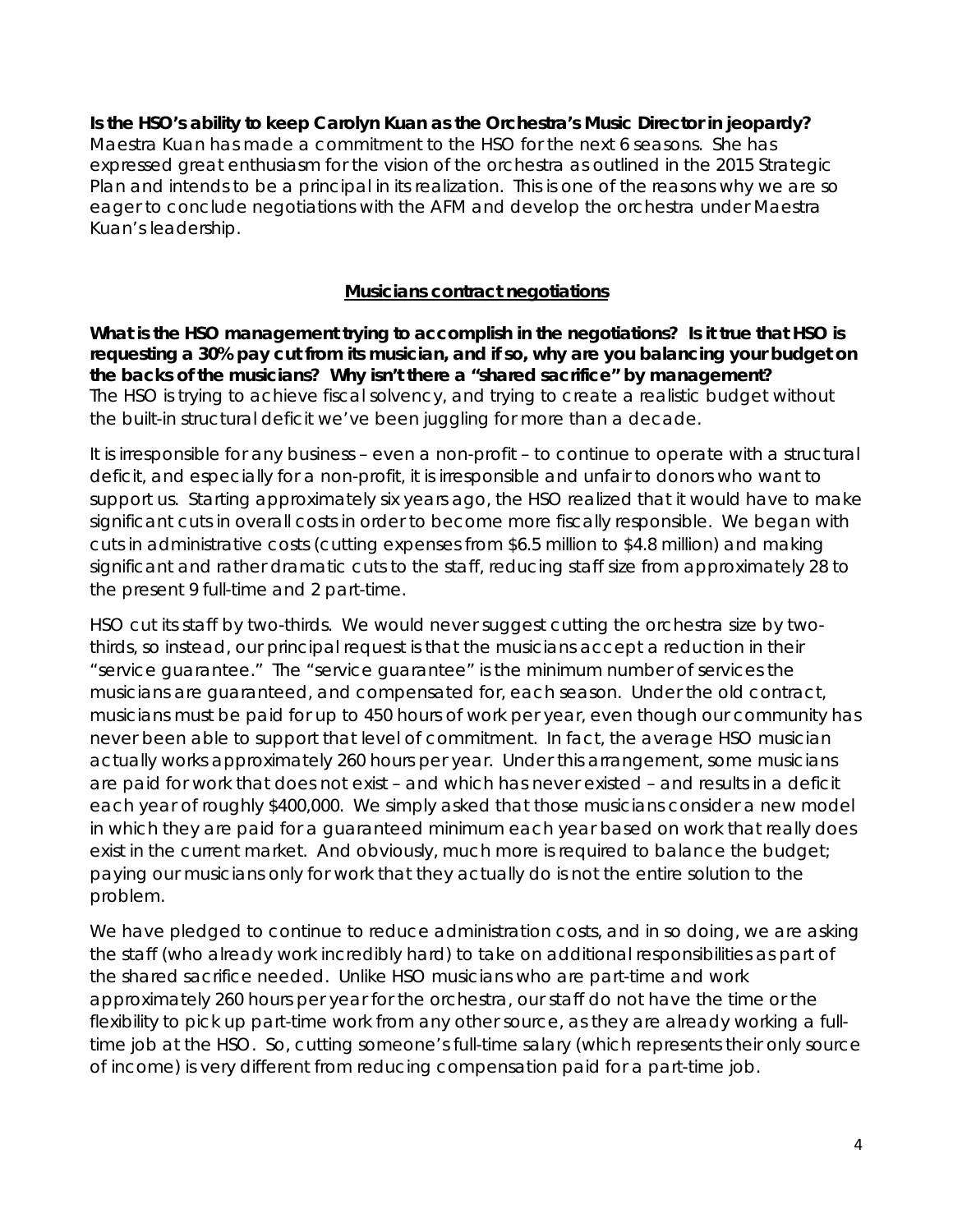#### **Why would the HSO have made a contract to pay musicians for work that did not exist?**

In the 1990's, when that contract (and subsequent contracts) were made, there was a hope that one day, the orchestra would grow and would be able to offer more work to the musicians. Unfortunately, the "hope" of creating more work was put in the form of a promise, whereby the musicians got paid, regardless of whether or not that work was created. Over the years, some programs were developed, such as a Family Series, Classical Conversations, and Jazz & Strings, but for a variety of reasons, including inadequate audiences, those programs were abandoned or suspended. But under the contract, the musicians still had to be paid.

Furthermore, at the turn of the 21<sup>st</sup> century, this community lost the Connecticut Opera and the Connecticut Ballet, which represented rehearsals and performances that were included in the promise of work to the musicians. When those companies disappeared, so did the work. But the HSO was left with a contractual obligation to continue to pay the musicians as if that work still existed.

# **Why can't the HSO simply program more services?**

We would like to, but developing new programming takes time – and money. If we are running an annual deficit of \$1 million or more, we do not have the resources available to invest in new programming, nor do we have the ability to assume a high degree of risk for fear of catastrophic losses. It is also important to understand that orchestral programming does not "make" money; it does not even break even as a rule. Virtually every other concert (including a sold-out Masterworks concert) loses money; ticket sales from those concerts generate only 50% of the true costs involved. The rest comes from donors. So, there is a real challenge to develop new programming that will not only create employment for our musicians, but will respond to the community's interests, attracting sufficient audiences as well as new donors and funders, to make up the shortfall. Creating that programming takes time and resources we do not presently have.

#### **How are musicians paid and aren't they full time?**

In its entire 72-year history, the HSO was never a full-time orchestra. All of our musicians are part-time, and work on average 260 hours a year, which is a little more than 10% of the time you might devote to a full-time job. Some of them are paid an annual salary, some are paid per service. At one time, probably back in the 1960's or 70's, there was the hope that it could be developed as a full-time orchestra and some financial support was obtained based on that hope. But that was fifty years ago, and today, like all symphony orchestras, we are faced with new market realities which preclude that possibility.

# **So how many musicians would be impacted by the HSO's proposed reduction in guaranteed services?**

The majority of the impact would be on the 31 "core" musicians,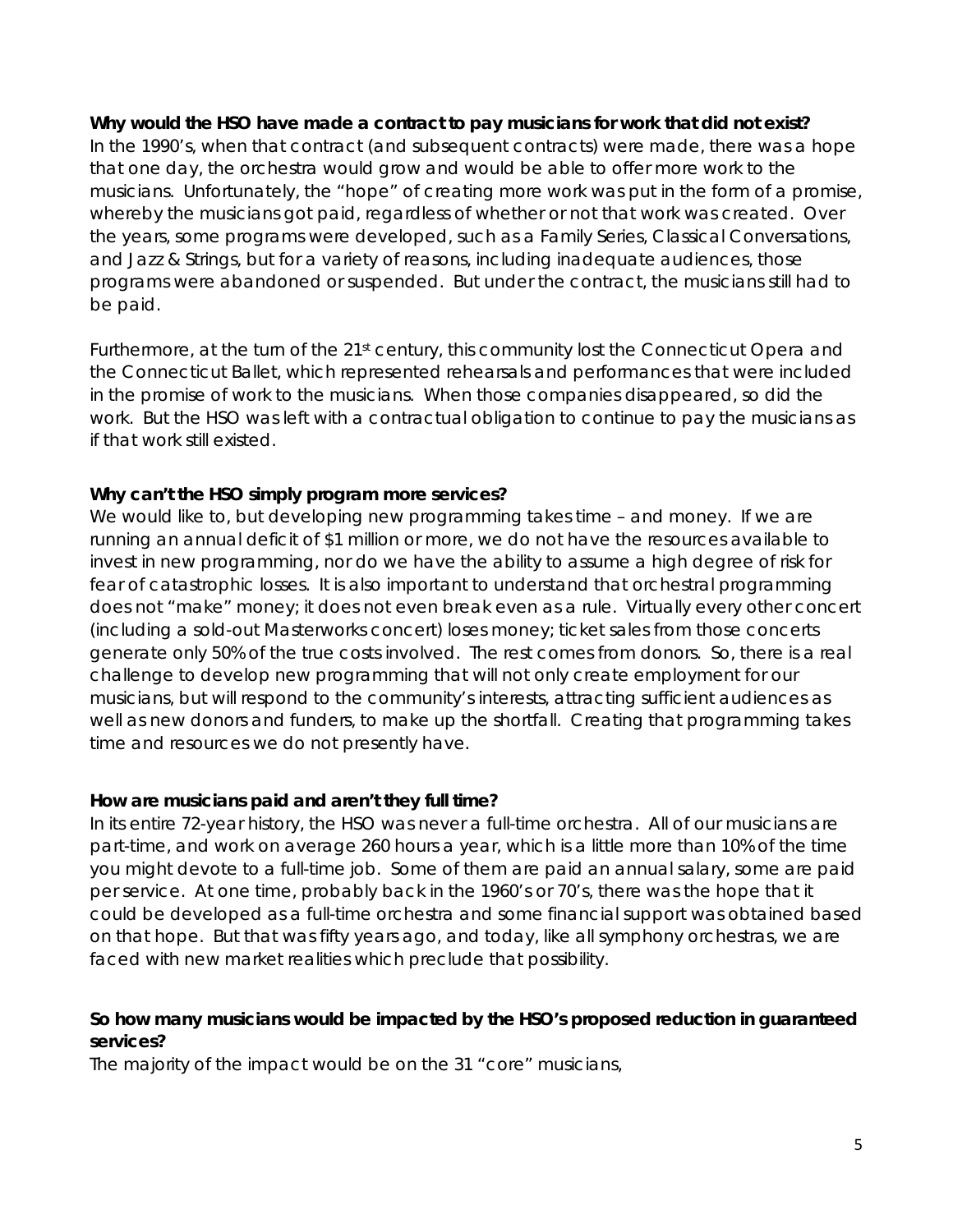#### **What is a guaranteed service?**

A service is a unit of work for a musician, typically but not exclusively a rehearsal or a performance, consisting of about two and a half hours. Sometimes, a service can be as little as an hour if it is in connection with education, since education performances are shorter in duration. But the musician is still paid the same "service rate" regardless of the time.

### **And what's the service rate paid to musicians?**

Each musician is paid at a different rate depending on whether or not they are a principal player, or have other responsibilities in the orchestra (such as playing more than one instrument, or Librarian responsibilities.) It ranges from \$128.65 as the minimum service rate to almost \$200.00 at the highest.

# **Is that rate of compensation competitive with other orchestras in the area? And do other orchestras have the same kind of structure in terms of guaranteed services?**

Yes. The rate is competitive. The difference is that other orchestras (our closest would be Springfield Symphony or the New Haven Symphony) have much lower guaranteed services. Those two orchestras, for example, have guaranteed services of approximately 44 a year – which is less than 25% of what we have.

# **Is it true that the HSO is requesting additional daytime services, which would preclude musicians from doing their other jobs?**

In an effort to be more responsive to the community, especially the needs of educators who are asking that musicians be available to provide education services in the afternoon, we have asked for exceptions to the current rule which does not count weekday afternoon services as part of the guaranteed minimum. Under the present contract, that means a musician can play a weekday afternoon education concert if they want, but it would not count to the "guaranteed minimum" and they'd have to be paid extra.

We are very sensitive to the fact that virtually all of our musicians have other full-time or parttime work outside of the HSO. So, our proposal is simply that musicians who are available to play in the afternoon be permitted to take such work, and of course, be paid for it. Any musician who cannot accept afternoon work because of other commitments would, of course, be excused from those engagements. We are not asking anyone to give up outside work; our position, however, is that they cannot also be paid by the HSO for work that they turn down because they are being paid elsewhere.

# **If you have no money as you claim, and you are looking to reduce compensation to musicians, how do you have the funds to hire an assistant conductor, and why is this important?**

The Assistant Conductor position was never going to cost the HSO anything extra. This type of "no financial impact" is called "budget neutral" – which means we are utilizing funds already allocated for other purposes, namely, the cost of guest conductors (primarily used in